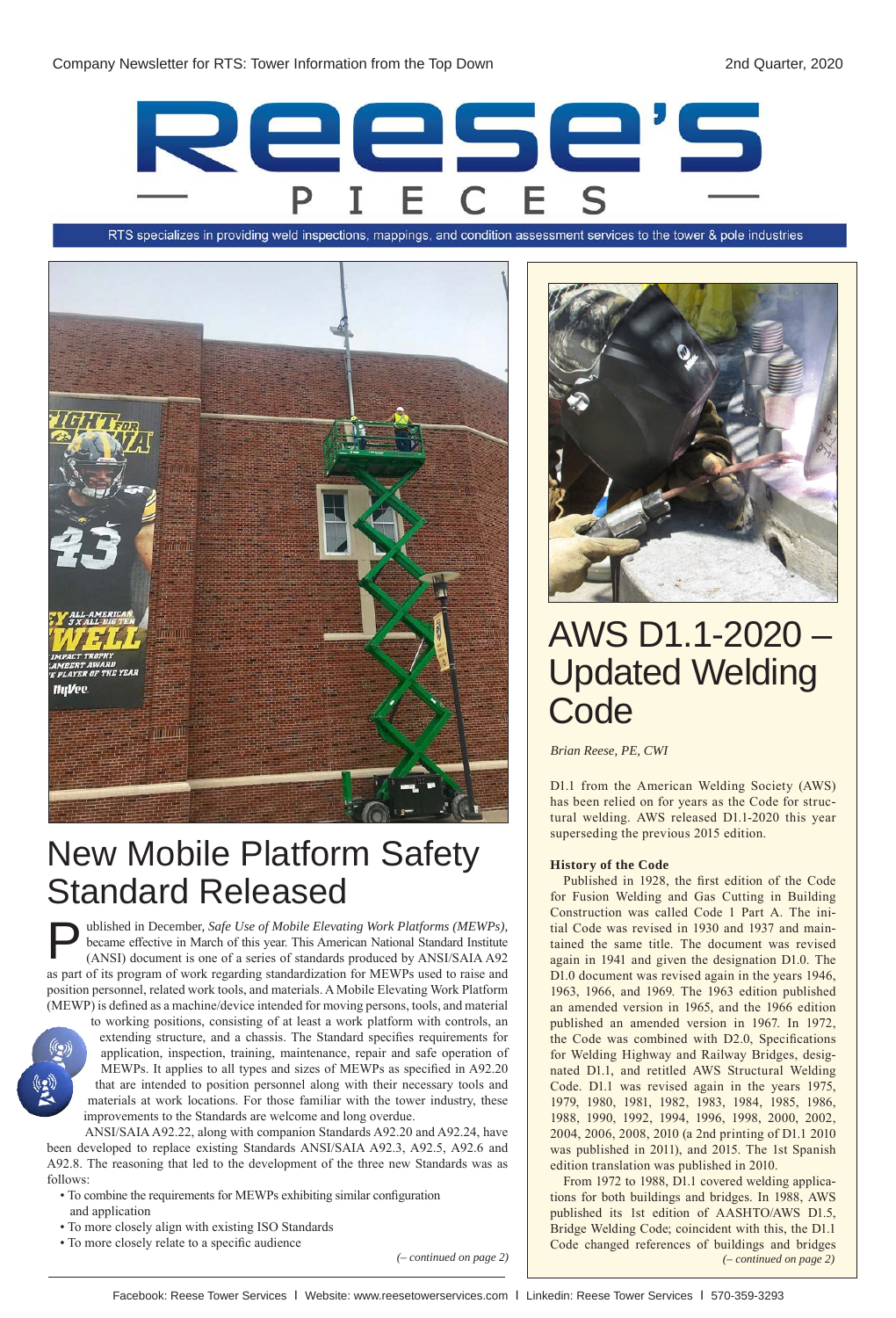The Standard is intended to be used in conjunction with the following ANSI documents: ANSI/SAIA A92.20 - Design Calculations, Safety Requirements and Test Methods for Mobile Elevating Work Platforms and ANSI/SAIA A92.24 - Training Requirements for the Use, Operation, Inspection, Testing and Maintenance of Mobile Elevating Work Platforms.

The primary objective of the A92.22 Standard is as follows:

- Prevent accidents, personal injuries, and property damage
- Establish requirements for application, inspection, training, maintenance, repair, and safe operation
- Establish the respective responsibilities of manufacturers, dealers, owners, users, supervisors, operators, occupants, lessors, lessees, and brokers
- Promote safe use

(- continued from page 1, New Mobile Platform) The information in the Standard should • All tasks shall be properly planned, be applied in combination with good job management, safety control, and the application of sound principles of safety, training, inspection, maintenance, application, and operation.

- The Operator's Manual should be available with the MEWP.
- The intended use and expected environment shall be evaluated.
- Decisions on the application and operation of the MEWP shall be made with consideration for safety of the occupants and personnel in the vicinity.
- The selection, positioning, operation, maintenance and pre-start, pre-delivery, frequent and annual inspections of the equipment shall be performed by a qualified person in accordance with the manufacturer's requirements.
- appropriately supervised, and carried out in a safe manner.
- Having identified hazards, the qualified person shall evaluate the risks associated with the MEWP use and implement appropriate control measures.
- Rescue planning and fall protection are critical components when working at height.
- Occupant training in basic level of knowledge to work safely in the MEWP is required.
- Weather and site ground conditions should be accounted for during planning.
- Operating the MEWP on public roads, traveling, and parking the equipment are critical functions.
- Electrical hazards must be taken into account during operation.

### *(– continued from page 1, Updated Welding Code)*

to statically loaded and dynamically loaded structures in order to make the document applicable to a broader range of structural applications. After the 2010 edition, the Society decided that the Code would be published on a five-year revision cycle instead of two-year. This decision was to align the publication cycle of the Code with the publication cycles of the AISC Steel Building Specification and the International Building Code.

## **Code Changes from 2015 to 2020**

The 24th edition of the D1.1 Code was released earlier this year. A summary of changes are as follows:

• *Clause 2 Normative References*

This is a new Clause listing normative references which are documents referenced within the Code that are mandatory to the extent specified within the Code. This clause replaces subclause 1.9 and Annex S from the 2015 edition.

• *Clause 3 Terms & Definitions*

This is a new Clause that provides terms and definitions specific to the Code. This Clause replaces subclause 1.3 and Annex J.

- *Clause 4 Design of Welded Connections* Clause 4 was presented as Clause 2 previously. Annex A figures in the previous edition were incorporated into Clause 4.
- *Clause 5 Prequalification of WPS*

Clause 5 was presented as Clause 3 in the 2015 edition. The Clause has also been restructured to follow the normal progression of writing a prequalified WPS. Table 5.2 has been editori-



ally renamed and reorganized to list WPS essential variables. Additional requirements have been added when using shielding gases and a new Table 5.7 was added on shielding gases. New materials have been added to Tables 5.3 and 5.8.

• *Clause 6 Qualifications* Clause 6 was presented as Clause 4 previously. Revisions include the requirements for the qualification of WPS

using waveform technology. All CVN testing requirements have been added to Table 6.7 contained in a single location. The WPS re-test requirements have been clarified. The PJP groove weld clause has been reorganized to clarify the qualification of PJP groove welds using the joint details in Figure 5.2. Part D of the Clause has been reorganized to better align the testing procedures and qualification of CVNs with the order that they would be accomplished.

• *Clause 7 Fabrication*

Clause 7 was presented as Clause 5 in 2015. Revisions were made to the weld restoration of base metal with mis-located holes.

• *Clause 8 Inspection*

Clause 8 was presented as Clause 6 in 2015. Revisions were made to the qualification requirements for inspection personnel to ensure that all welding inspectors

are qualified. The Engineer's responsibilities as it relates to inspection were also clarified. Digital radiography has been added to Radiographic Testing. The limitations for geometric unsharpness have been added to the Code and the equation has been revised to match the equa-



tion in ASME Boiler and Pressure Vessel Code, Section V, Article 2. The methodology to determine ultrasound attenuation factor has been updated to reflect that UT instruments are now capable of reporting a fractional value for dB.

• *Clause 9 Stud Welding*

Clause 9 was previously presented as Clause 7 in 2015. The Code was updated to require the manufacturer's permanent identification on headed studs and deformed anchor bars. Revisions were made to provide weld procedure requirements for fillet welding of studs.

• *Clause 10 Tubular Structures*

Clause 10 was presented as Clause 9 in 2015. The calculations for static strength of welded tubular connections were removed in deference to AISC design provisions.

• *Clause 11 Strengthening and Repair of Existing Structures*  Clause 11 was previously presented as Clause 8 in 2015.

*Reference American Welding Society Structural Welding Code – Steel D1.1-2020 and D1.1-2015.*